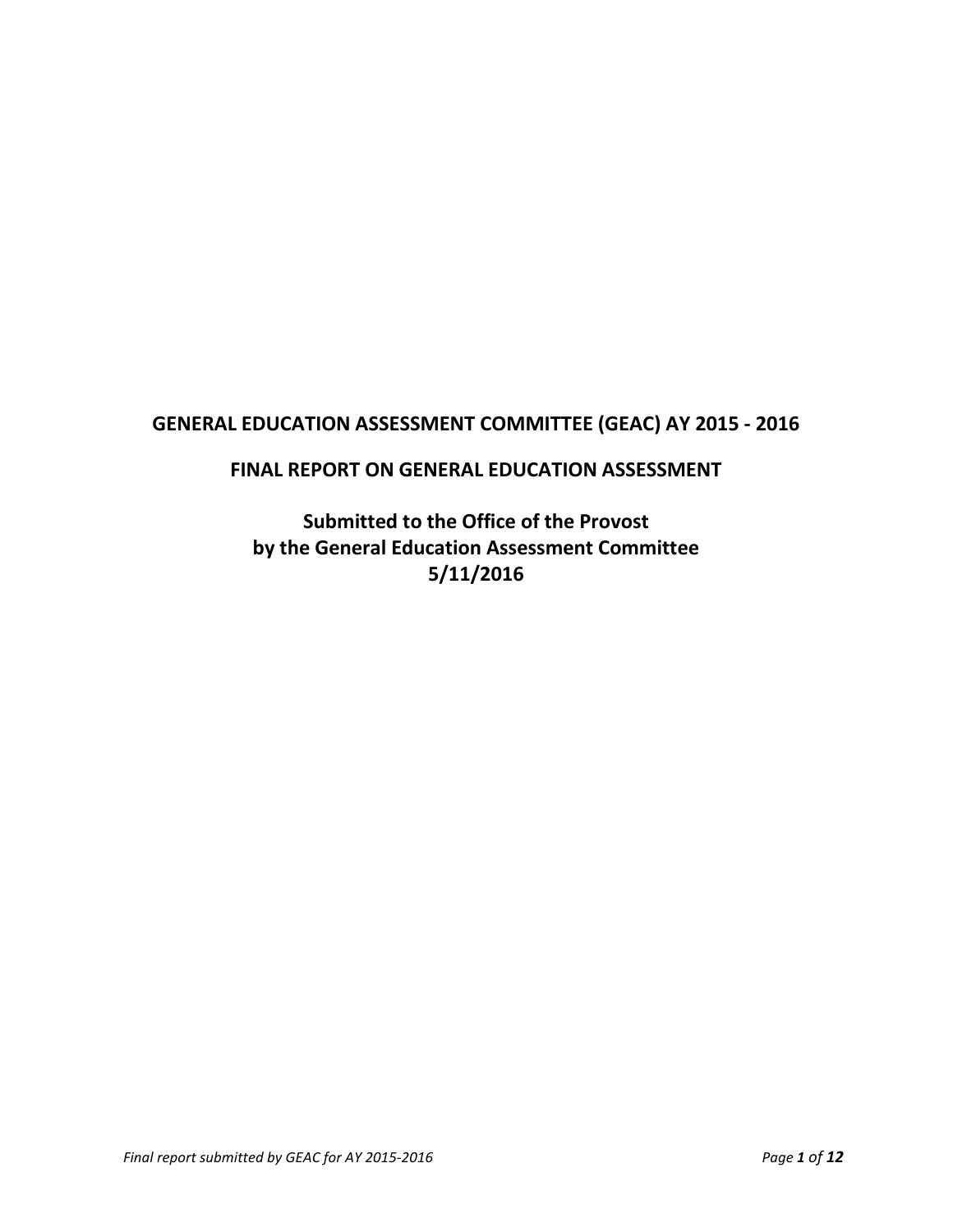#### **General Education Assessment Committee**

Officers: Mary Eicholtz, Chair Krista Prock, Vice Chair Varsha Pandya, Secretary

College of Business Stephen Hensler College of Education College of Education College of Education College of Education College of Education College and College and College and College and College and College and College and College and College and College a College of Liberal Arts & Sciences Varsha Pandya, Secretary At-large Teaching Faculty **Robert Folk** Robert Folk At-large Teaching Faculty Mary Eicholtz, Chair At-Large Teaching Faculty **Kim Shively** Kim Shively At-Large Non-Teaching Faculty **Krista Prock, Vice-Chair Strategic** Krista Prock, Vice-Chair Strategic Planning and Resources Committee **William Donner** William Donner Division of Administration and Finance **Matthew Delaney** Matthew Delaney Academic Dean **David Beougher David Beougher David Beougher** Office of Assessment Gil Clary Student Government Board General Education Committee **Accord Committee Committee Accord Committee Accord Committee Accord Committee Accord Committee Accord Committee Accord Committee Accord Committee Accord Committee Accord Committee Accord Commit** Clerical Support **Kathi Malloy** Clerical Support

College of Visual & Performing Arts **Valerie Trollinger (sabbatical Spring 2016**)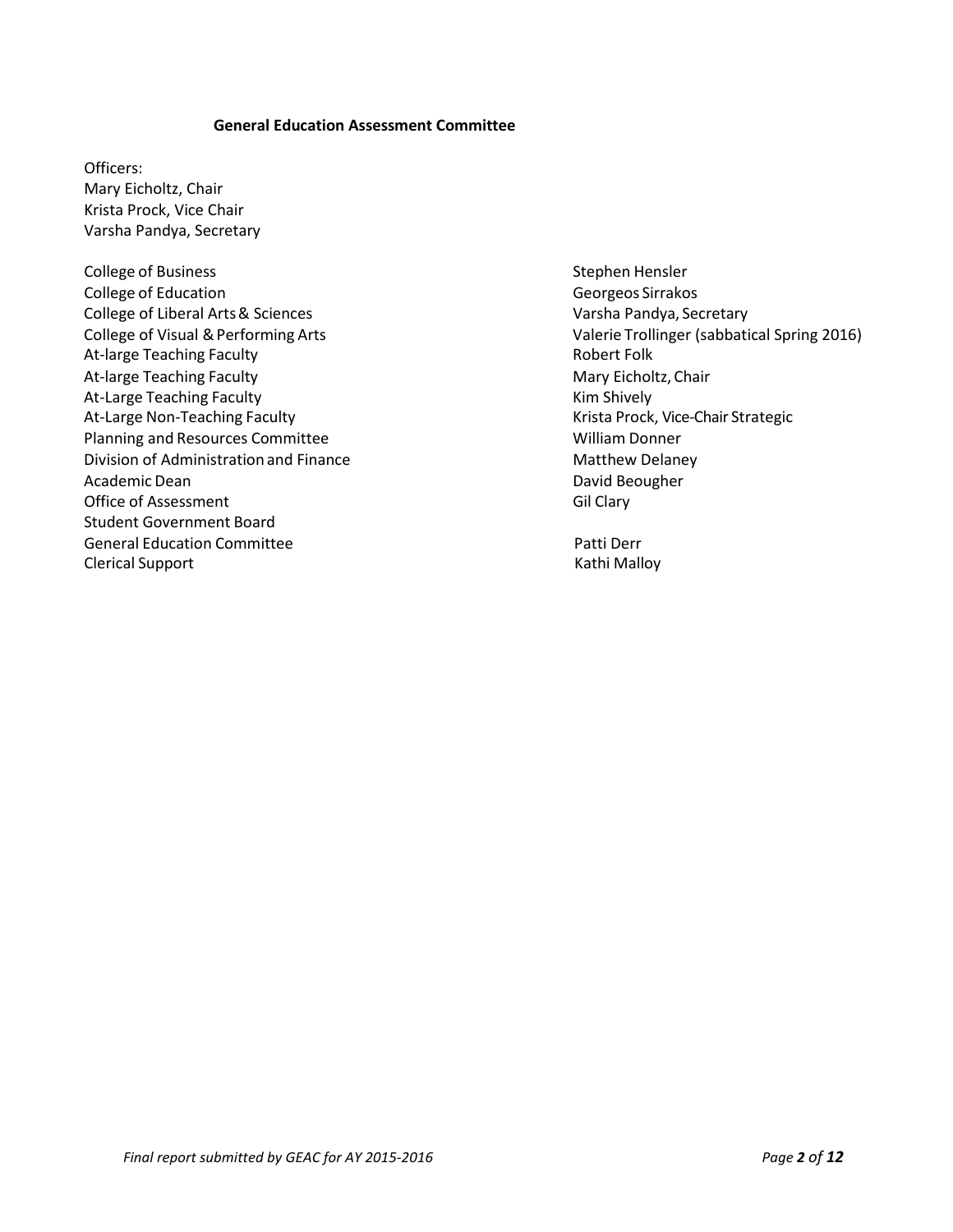### **Academic Year 2015-2016**

## EXECUTIVE SUMMARY

- The General Education Assessment Committee is charged with directly assessing student learning outcomes for the KU General Education Program. In this fifth year of its existence, the committee continues the assessment and renewal plan that was developed in accordance with its bylaws.
- This is the General Education Assessment Committee's fourth annual report, based on the approved assessment plan, which analyzes data from AY15-16 relevant to Goal 1 of the General Education Program:
	- To cultivate intellectual and practical skills that are practiced extensively, across the curriculum, in the context of progressively more challenging problems, projects, and standards.
- Data were derived from course-embedded instruments addressing learning outcomes in eight of ten domains of Goal 1: Inquiry and Analysis; Decision Making, Critical Thinking; Written Communication; Oral Communication; Quantitative Literacy; Information Literacy; and Team Building and Problem Solving. No data was submitted for Creative Thinking; or Wellness.
- A curriculum map, previously developed by asking department chairs to indicate which courses in their curriculum met each of the different domains for the three general education goals, was used for course selection. For this assessment, courses typically taken by beginning students were identified. GEAC recruited volunteer faculty to assess their course using the identified domain.
- A PowerPoint instructional module was created by the GEAC committee that highlighted the essence of assessment and how to complete the necessary reports for their domain. This module was used to support both the recruitment and training of volunteer faculty. Additionally GEAC members met with several departments and individuals one-on-one.
- Data were gathered using templates based on the VALUE (Valid Assessment of Undergraduate Education) rubrics created by the Association of American Colleges and Universities. The rubrics or reporting templates were adapted by GEAC to create a common rating scheme for use across disciplines.
- For the assessment of Goal 1 domains, data from 48 classes, totaling 1526 data points representing student academic performance, revealed some strengths and weaknesses in the assessment process.
- While an increase in the number of courses, sections and data points are reported in this assessment report, GEAC continues to be challenged with faculty compliance in reporting data with little consequence to not doing so. Data for two of the ten domains was not received.
- As many courses identified for meeting General Education goals are large lecture classes, obtaining data that is more reflective of the goals than final grades or questions on an exam is difficult.
- GEAC recommends a revision to the General Education Assessment Plan be developed and approved during the 2016-2017 AY so that more meaningful and normed data can be used for recommendations to the General Education Plan
- Faculty compliance in data collection and submission continues to be a challenge, which leads to insufficient data for analysis and recommendations.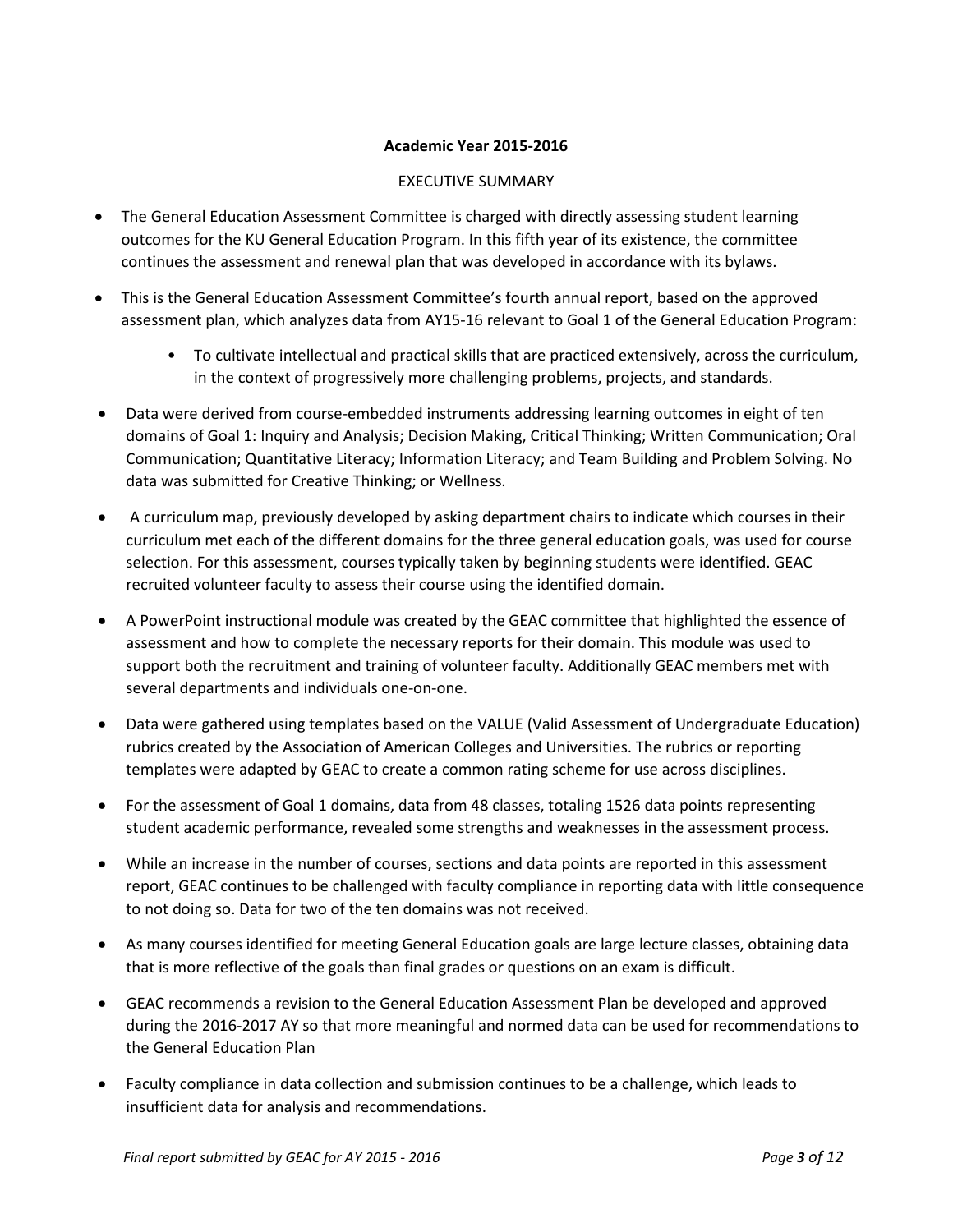# I. INTRODUCTION

The General Education Assessment Committee (GEAC) has been charged with collecting and analyzing assessment data on student learning outcomes emerging from Kutztown University's General Education Program. The General Education Program, in its fifth year of implementation, consists of three Learning Goals each containing a number of specific domains:

Goal 1 - To cultivate intellectual and practical skills that are practiced extensively, across the curriculum, in the context of progressively more challenging problems, projects, and standards for performance, Goal 2 - To develop an understanding of human cultures and the physical and natural world that is focused by engagement with big questions, both contemporary and enduring, and,

Goal 3 - To inculcate a sense of personal and social responsibility that is anchored through active involvement with diverse communities and real world challenges.

The structural components that facilitate achieving the Learning Goals of this General Education Program include:

- The University Core Curriculum, containing 12 credits distributed across four areas: Oral Communication, Written Communication, Mathematics,and Wellness;
- University Distribution Requirements, containing 15 credits distributed across five areas: Natural Sciences, Humanities, Social Sciences, Arts, and Free Electives
- Competencies across the Curriculum, thematic courses containing 21 credits distributed across five themes(9 credits in Writing Intensive; 3 credits each in Quantitative Literacy or Computer Intensive; Visual Literacy or Communication Intensive; Cultural Diversity; and Critical Thinking.

Because the program consists of three goals, GEAC rotate through the goals in a three-year assessment cycle. In the first year, the GEAC evaluated learning outcome data relevant to Goal 1; in the second year, learning outcome data relevant to Goal 2 was evaluated; and in the third year, learning data relevant to Goal 3 was evaluated. Following the completion of the cycle, GEAC spent one academic year evaluating its process and results from the study. This report covers the fifth year of the second assessment cycle and addresses the assessment of student learning outcomes relevant to Goal 1 for the second time.

Each year GEAC is charged with submitting data-informed recommendations to the Division of Academic and Student Affairs. At the conclusion of each three-year cycle, GEAC submits an additional report to the Division of Academic and Student Affairs and the General Education Committee. The purpose of each annual report is to make recommendations on the allocation of resources to improve the student learning outcomes of the General Education Program, as well as the General Education Assessment process. The triennial report will also make recommendations on any potential structural changes required to improve the quality and effectiveness of the General Education Program.

### II. METHODS

The General Education Assessment Plan, which was approved by APSCUF-KU Representative Council, University Senate, and the University Curriculum Committee, mandates that GEAC analyze data collected by departments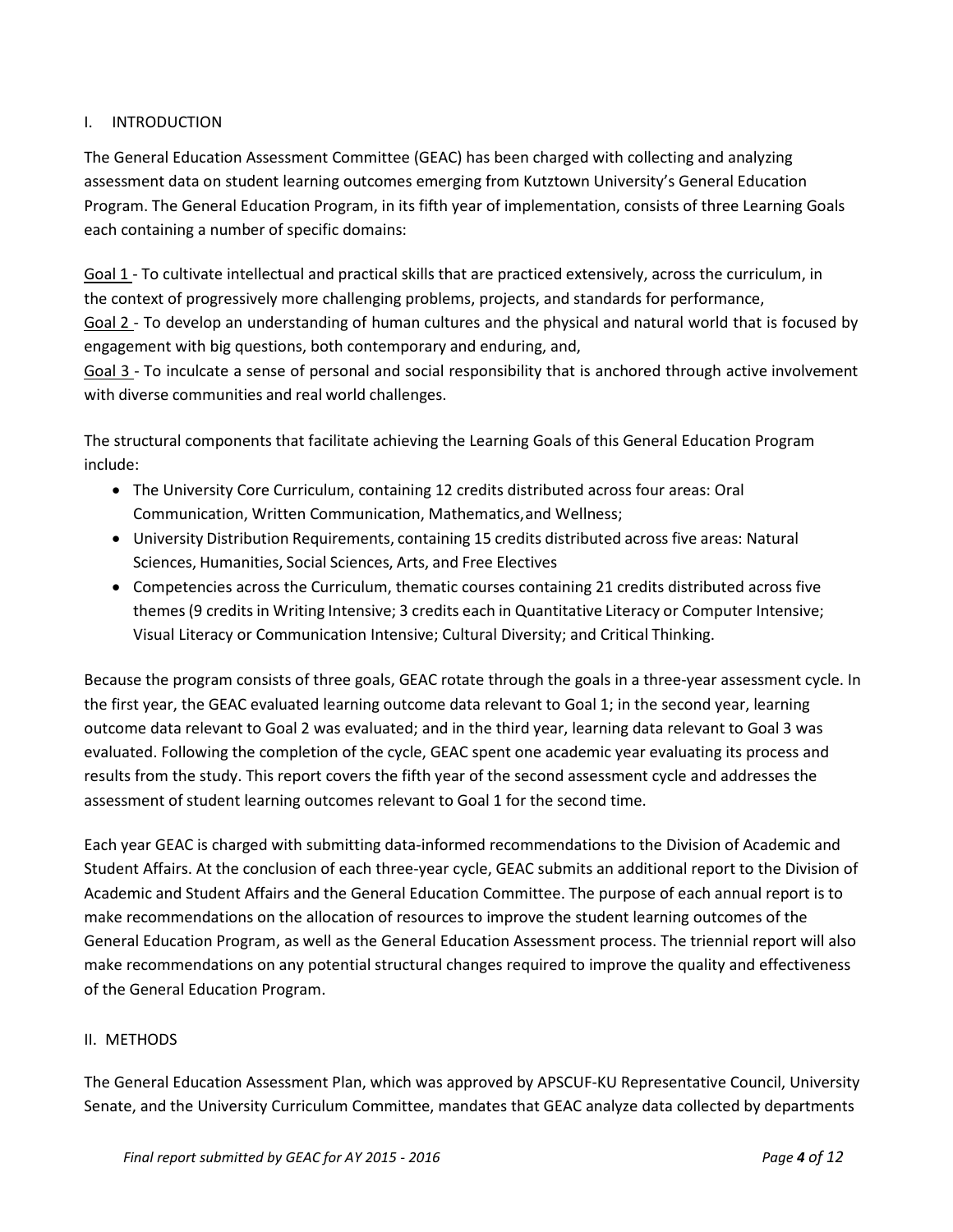in which General Education courses are taught. To facilitate this effort, GEAC provided departments with standardized reporting templates that were adapted from the VALUE rubrics developed by the Association of American Colleges & Universities (AAC&U).

These templates ask departments to report raw numbers of students demonstrating suggested behavioral achievement and/or quality of work on a descending level of performance, with "4" being the highest performance level and "1" being the lowest level of performance. There is also a "0" category for those failing to achieve the minimum expected level of performance. The templates also ask departments to summarize information about the type of assignment or evaluation instrument used and a description of their criterion of success.

Additionally, a PowerPoint, self-guided instruction about general education assessment, using the reporting rubrics, and report writing was developed by the committee. Volunteers were also given the opportunity to attend an information session or receive individual instruction from a GEAC member to ask questions or for more information in order to facilitate the use of the reporting templates. Instructors were free to propose their own methods of examining student learning, but the results were to be submitted using the approved reporting templates.

Having collected the assessment data from these courses, GEAC analyzed the data, considered recommendations proposed by the assessing departments, and drafted this report to be submitted to the Division of Academic and Student Affairs.

The number of courses, not class sections available and the number that committed then completed data collection for each domain is summarized below.

| <b>Goal 1 Domains</b>            | <b>Possible number</b><br>of courses<br>available* | <b>Number of Courses</b><br><b>Committing to</b><br><b>Collect Data</b><br>after Request | <b>Number of Courses</b><br>that Collected Data |
|----------------------------------|----------------------------------------------------|------------------------------------------------------------------------------------------|-------------------------------------------------|
| 1.1 Inquiry and analysis         | 8                                                  |                                                                                          |                                                 |
| 1.2 Decision making              | 8                                                  |                                                                                          |                                                 |
| 1.3a Critical thinking           | q                                                  | 5                                                                                        |                                                 |
| 1.3b Creative thinking           | 5                                                  | 3                                                                                        |                                                 |
| 1.4a Written communication       | 6                                                  | 5                                                                                        |                                                 |
| 1.4b Oral Communication          | 5                                                  | 3                                                                                        |                                                 |
| 1.5 Quantitative literacy        | 6                                                  |                                                                                          |                                                 |
| 1.6 Information literacy         | 5                                                  |                                                                                          |                                                 |
| 1.7 Teamwork and problem solving | 10                                                 | っ                                                                                        |                                                 |
| 1.8 Wellness                     |                                                    |                                                                                          |                                                 |

\*Courses identified from the curricular map or approved General Education Competencies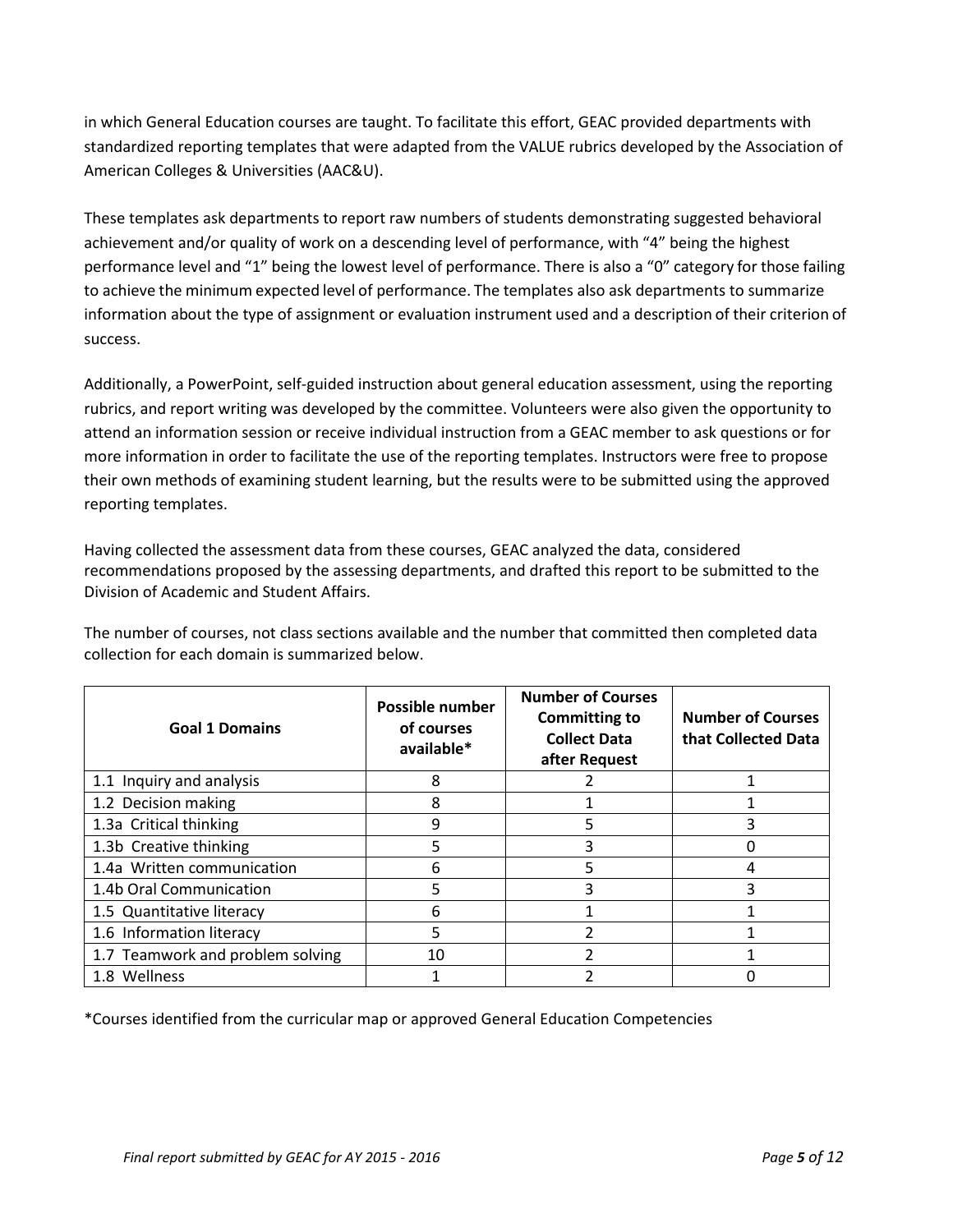#### **SUMMARY OF ASSESSMENTREPORTS**

| <b>Core Requirement</b>                          | N   | Percent<br>Reported<br>at Level 4 | Percent<br>Reported<br>at Level 3 | Percent<br>Reported<br>at Level 2 | Percent<br>Reported<br>at Level 1 | Percent<br><b>Reported at</b><br>Level 0 |
|--------------------------------------------------|-----|-----------------------------------|-----------------------------------|-----------------------------------|-----------------------------------|------------------------------------------|
| Domain 1.1<br><b>Inquiry and Analysis</b>        | 44  | 0%                                | 7%                                | 89%                               | 2%                                | 2%                                       |
| Domain 1.2<br><b>Decision Making</b>             | 264 | 31%                               | 15%                               | 11%                               | 36%                               | 8%                                       |
| Domain 1.3a<br><b>Critical Thinking</b>          | 265 | 36%                               | 46%                               | 17%                               | 4%                                | 0%                                       |
| Domain 1.4a<br>Written Communication             | 118 | 33%                               | 25%                               | 19%                               | 10%                               | 13%                                      |
| Domain 1.4b<br><b>Oral Communication</b>         | 698 | 11%                               | 38%                               | 35%                               | 21%                               | 1%                                       |
| Domain 1.5<br>Quantitative Literacy              | 41  | 19%                               | 5%                                | 44%                               | 22%                               | 10%                                      |
| Domain 1.6<br><b>Information Literacy</b>        | 39  | 61%                               | 18%                               | 15%                               | 5%                                | 10%                                      |
| Domain 1.7<br>Team Building & Problem<br>Solving | 57  | 9%                                | 61%                               | 13%                               | 7%                                | 0%                                       |

\*\* No data was submitted for Domains 1.3b, and 1.8

### III. ANALYSIS AND INTERPRETATION

The data presented to GEAC (obtained from a total of 1526 data points representing student academic performance distributed across 48 courses, and the analyses compiled by the individual departments reveal strengths, as well as areas in which student performance may need to improve. In the absence of benchmarks, it is difficult to make specific recommendations about improvement.

With this overview of the year 5 findings, we turn to the assessment of each individual domain.

### **Domain 1.1 Inquiry and Analysis**

One course was used to assess student performance for Domain 1.1. Both were from a social science program and were from introductory level courses.

|                      | <b>Performance Levels</b> |    |     |    |    |  |  |  |  |
|----------------------|---------------------------|----|-----|----|----|--|--|--|--|
| Courses – Domain 1.1 | <b>Below 1</b>            |    |     |    |    |  |  |  |  |
| 100 level (1 course) |                           | 7% | 89% | 2% | 2% |  |  |  |  |

This assessment used a three criteria rubric as a translation of the University GEAC rubric. This translation is relevant to the behavioral and course objectives in the discipline's Gen Ed courses, and will be useful for the department beyond this evaluation. The criteria evaluated the inquiry and analysis of perspectives found in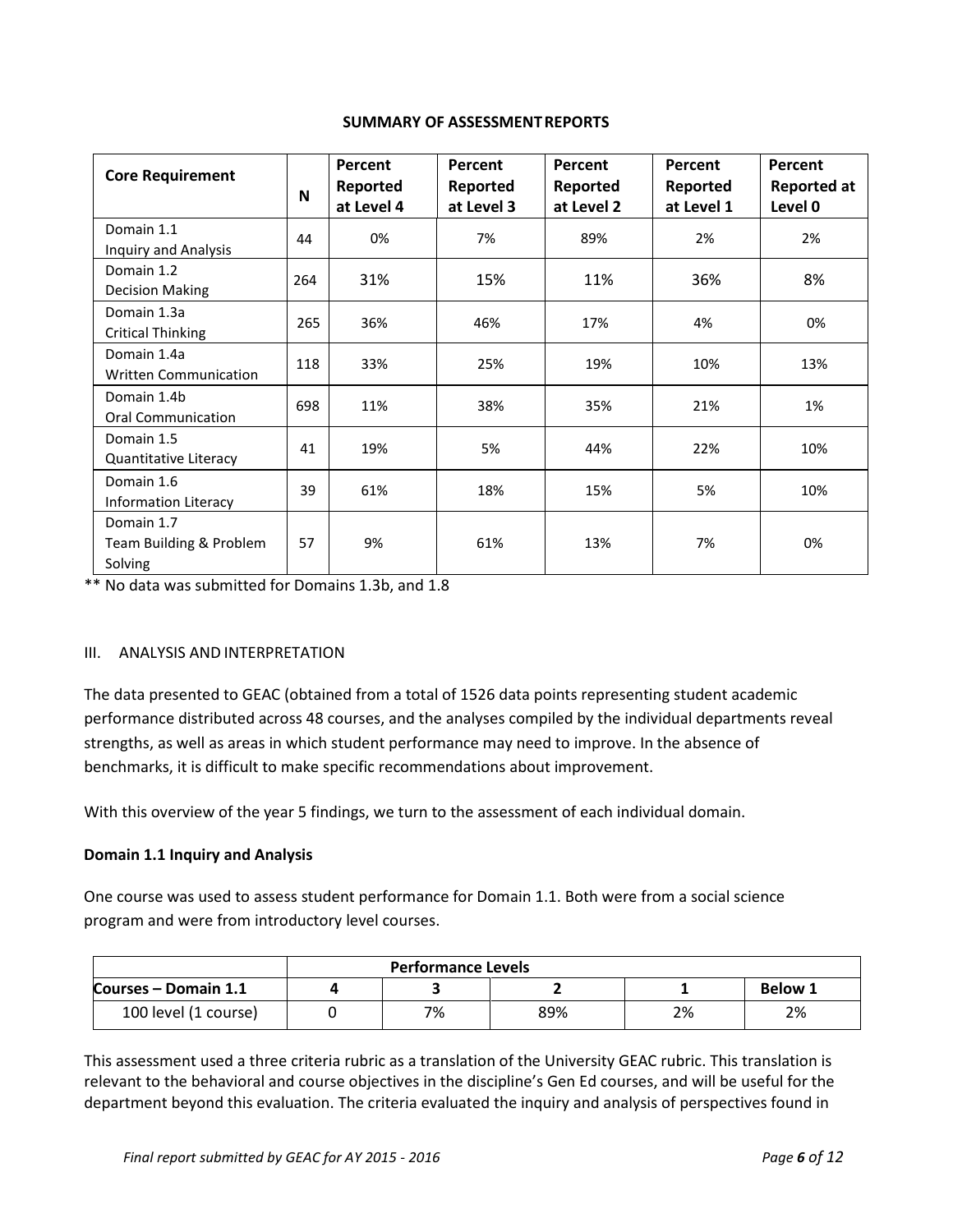texts; moving from the freshman's self as center for analyzing experiences to an understanding of how others see and interpret their often very different experiences.

The assessment found the majority of (42 out 44) students in the two courses had, by the end, the ability to:

- 1) frame answers to assignments by connecting, at a minimum, a number of similar works (by theme, by genre, by sub- genre, by gender role)
- 2) explain those connections in ways that were clearly meaningful to the subject of the course
- 3) connect those explanations to worldviews beyond their personal perspectives, values, and experiences.

In conclusion, this 100 level course assessed students are satisfactorily and appropriately developing the inquiry and analysis skills to, at least, level 2 of the GEAC Rubric.

### **Domain 1.2: Decision Making**

Four different entry level Math courses were assessed for this domain. Final exam questions and course grades were used to determine levels of competency.

|                      |     |     | <b>Performance Levels</b> |     |     |    |  |  |  |
|----------------------|-----|-----|---------------------------|-----|-----|----|--|--|--|
| Courses – Domain 1.2 |     |     | <b>Below 1</b>            |     |     |    |  |  |  |
|                      | 264 | 31% | 15%                       | 11% | 36% | 8% |  |  |  |

Instructors admitted that students did poorly in this area and suggested that placement testing might be used as a benchmark. It was also suggested that more class time needed to be spent on decision making.

#### **Domain 1.3a: Critical Thinking**

Two instructors of Anthropology 010 assessed four classes of students with 10 embedded multiple choice questions that were oriented to issues of critical thinking. The students were sorted into four groups based on the number of correct answers. One of the professors also gave a short optional essay question to 48 students that were eligible based upon class attendance. It should be noted that the best students in this group did not take test because they did not need the extra credit. Additionally many of the weakest students did not take the test because they were ineligible for not coming to class. One person from another department passed in a superficial and uninterpretable result.

|                       | <b>Performance Levels</b> |                               |  |  |  |  |  |  |  |
|-----------------------|---------------------------|-------------------------------|--|--|--|--|--|--|--|
| Courses - Domain 1.3a | n                         | <b>Below 1</b>                |  |  |  |  |  |  |  |
| 000 level             | 265                       | 17%<br>36%<br>0%<br>4%<br>46% |  |  |  |  |  |  |  |

|                       | <b>Performance Levels</b> |     |     |     |     |                |  |  |
|-----------------------|---------------------------|-----|-----|-----|-----|----------------|--|--|
| Courses – Domain 1.3a |                           |     |     |     |     | <b>Below 1</b> |  |  |
| Group 1 – TRIO        |                           | 52% | 42% | 4%  | .8% |                |  |  |
| Group 2               |                           | 20% | 49% | 29% | 2%  |                |  |  |
| Group 2 Essay         |                           | 25% | 25% | 35% | 15% |                |  |  |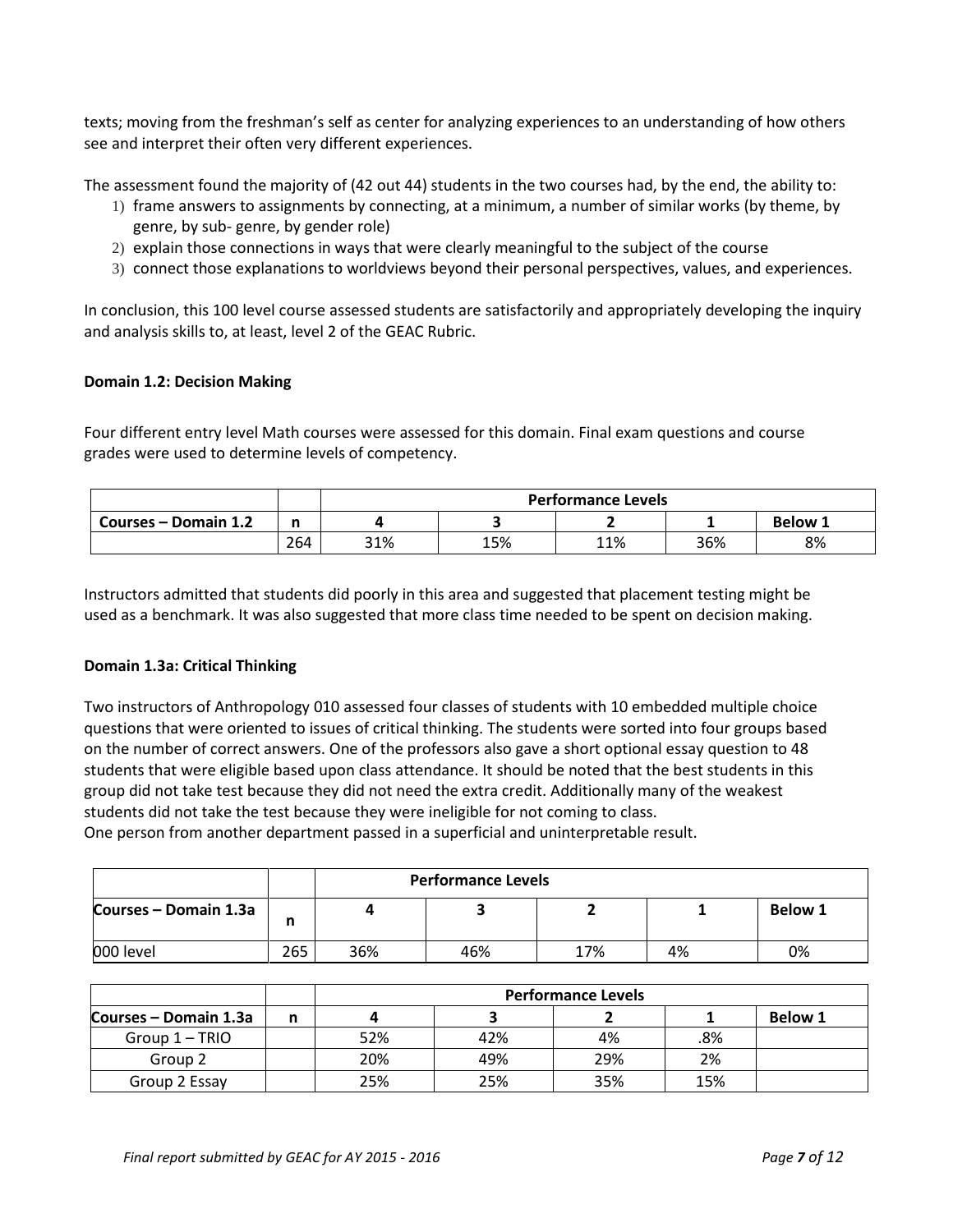Professor 1 taught a section made up of TRIO students and they did about as well as the other section.

Both professors found that the students did better on these questions than on the test in general. Both have reservations about whether these accurately measure student ability in critical thinking. Both suggest that essays are a better way to assess critical thinking and that critical thinking is better measured in upper division classes.

The other uninterpretable report indicates that there is some resistance and/or lack of interest in this type of assessment. Both anthropology professors are members of GEAC and have a more stake in the process.

### **Domain 1.4a: Written Communication**

Student performance in three courses was assessed, in three separate departments. Using the AAC&U's VALUE rubric, they assessed a written artifact (three different artifacts from three different courses).

|                       |            |     | <b>Performance Levels</b> |     |     |     |  |  |  |
|-----------------------|------------|-----|---------------------------|-----|-----|-----|--|--|--|
| Courses – Domain 1.4a |            |     | <b>Below 1</b>            |     |     |     |  |  |  |
|                       | 110<br>⊥⊥○ | 33% | 25%                       | 19% | 10% | 13% |  |  |  |

As the artifacts straddled departments and courses, results were mixed. One faculty member judged the assessment results a success; another seemed to indicate assessment figures were lower than expected; and another instructor indicated their assessment results did not meet their initial goal (75% of students scoring a 2, 3, or 4 was expected, but only 64% did so). Taken together, 91 of 118 students (or 77%) scored a 2, 3, or 4 on the assessment. As an initial result, this figure is promising; however, it should be taken into account that the artifacts resulted from three different courses and instructors, each of whom provided different writing/genre instruction parameters that affected the production and interpretation of final artifacts being used for assessment. Overall, the assessment is an important first step in collecting data from a variety of writingintensive general education courses. It should provide a helpful starting point (as well as discussion point) in examining written communication across the university moving forward.

### **Other Fall 2015 Written Communication-related Assessment Efforts**

In Fall 2015, the English Department, as part of its ongoing efforts to assess ENG 023: College Composition, assessed instructor assignments. In attempting to reconcile the differences between student artifacts and instructor assignments in achieving course outcomes, the English Department adapted the student research project assessment rubric to accommodate the instructors' assignment handout for the same project. On question 10 of the assessment, "The assignment allows students the opportunity to demonstrate proficiency in all or most of the learning objectives for English 023," 75.8% of the assignments were judged to meet this standard. Because they feel this number should be as close to 100% as possible, the members of the English Department assessment group are currently investigating how to work with their fellow instructors to revise their assignments to be sure they allow all students taking ENG 023 the opportunity to score proficiently on subsequent assessment efforts.

### **Domain 1.4b: Oral Communication**

Students in two sections of a foreign language department and 26 sections of Public Speaking were assessed For Domain 1.4b: oral Communication using the final presentation in their class. Seven hundred (700) students were assessed using classroom specific grading rubrics that were then translated onto the GEAC rubrics.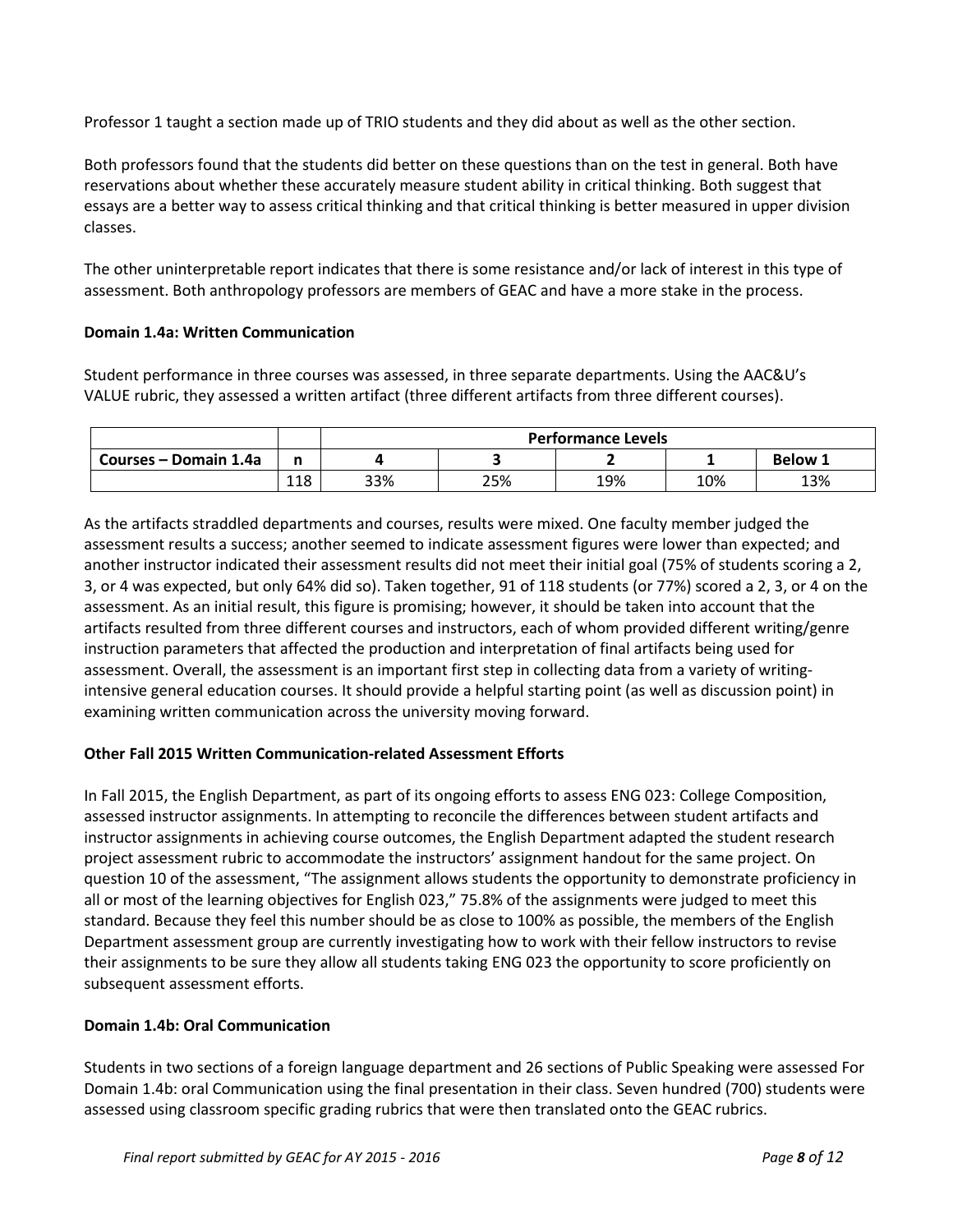|                        |     |     | <b>Performance Levels</b> |     |     |                |  |  |  |
|------------------------|-----|-----|---------------------------|-----|-----|----------------|--|--|--|
| Courses – Domain 1.5   |     |     |                           |     |     | <b>Below 1</b> |  |  |  |
| Foreign Language       | 43  | 0%  | 23%                       | 63% | 17% | 0%             |  |  |  |
| <b>Public Speaking</b> | 655 | 12% | 39%                       | 28% | 20% | 1%             |  |  |  |
| Total                  | 698 | 11% | 38%                       | 35% | 21% | 1%             |  |  |  |

The levels of Quality of Work from these two sections of the Foreign Language class in line with the level of achievement expected from novice language learners. The majority of the learners are able to communicate in a second language adequately after much preparation and practice Performance Level 2. The outliers on the higher end of Performance Level 3 are either heritage learners; or students with more background than required for this level and/or highly motivated to learn a second language. Those at the lower end of the Performance Level 1 were very anxious in front of a group; underprepared; or were lacking speaking skills/presentational skills in general.

In the Public Speaking sections, the majority of students met the criteria for levels 2 and 3 (67%). This class is the first presentation class many students take at the college level.

# **Domain 1.5: Quantitative Literacy**

Student performance in three separate courses was assessed, in two different departments participated in the assessment of Domain 1.5 (Quantitative Literacy) in the Fall 2015 semester. The departments used different artifacts to assess this domain. One department used an analytical paper where students had to select a social outcome, identify variables they believe influence that outcome, and test their hypotheses using various statistical analysis methods. The other department used an objective final exam to assess Domain 1.5.

|                      |     |     | <b>Performance Levels</b> |     |     |     |  |  |
|----------------------|-----|-----|---------------------------|-----|-----|-----|--|--|
| Courses – Domain 1.5 |     |     | <b>Below 1</b>            |     |     |     |  |  |
|                      | —4⊥ | 19% | 5%                        | 44% | 22% | 10% |  |  |

Overall, the assessments were carried out well. They provide a good starting point for assessing Domain 1.5. Faculty participants interpreted the results as reasonable. Taken together, 28 of 41 students (or 68%) performed on at least a Level 2 performance indicator. As an initial result, this figure is promising because these are students are enrolled in an introductory level course and it is likely their first university-level encounter with quantitative literacy.

It should be noted that two different types of assessments were evaluated, which could have resulted in a skewed evaluation of student performance. One artifact was an objective final exam and the other was an analytical paper. This is important because when the total sample was broken down into the respective courses, there was a discrepancy in the number of students able to perform at the highest performance indicator (Level 4). For example, 8 students reached a Level 4 when an objective final exam was used as the assessment but 0 students reached a Level 4 when the analytical paper was used as the assessment. Further, it appeared that the analytical paper more fully encompassed the descriptors associated with each performance indicator level whereas the objective final exam seemed to encompass only a few of the descriptors.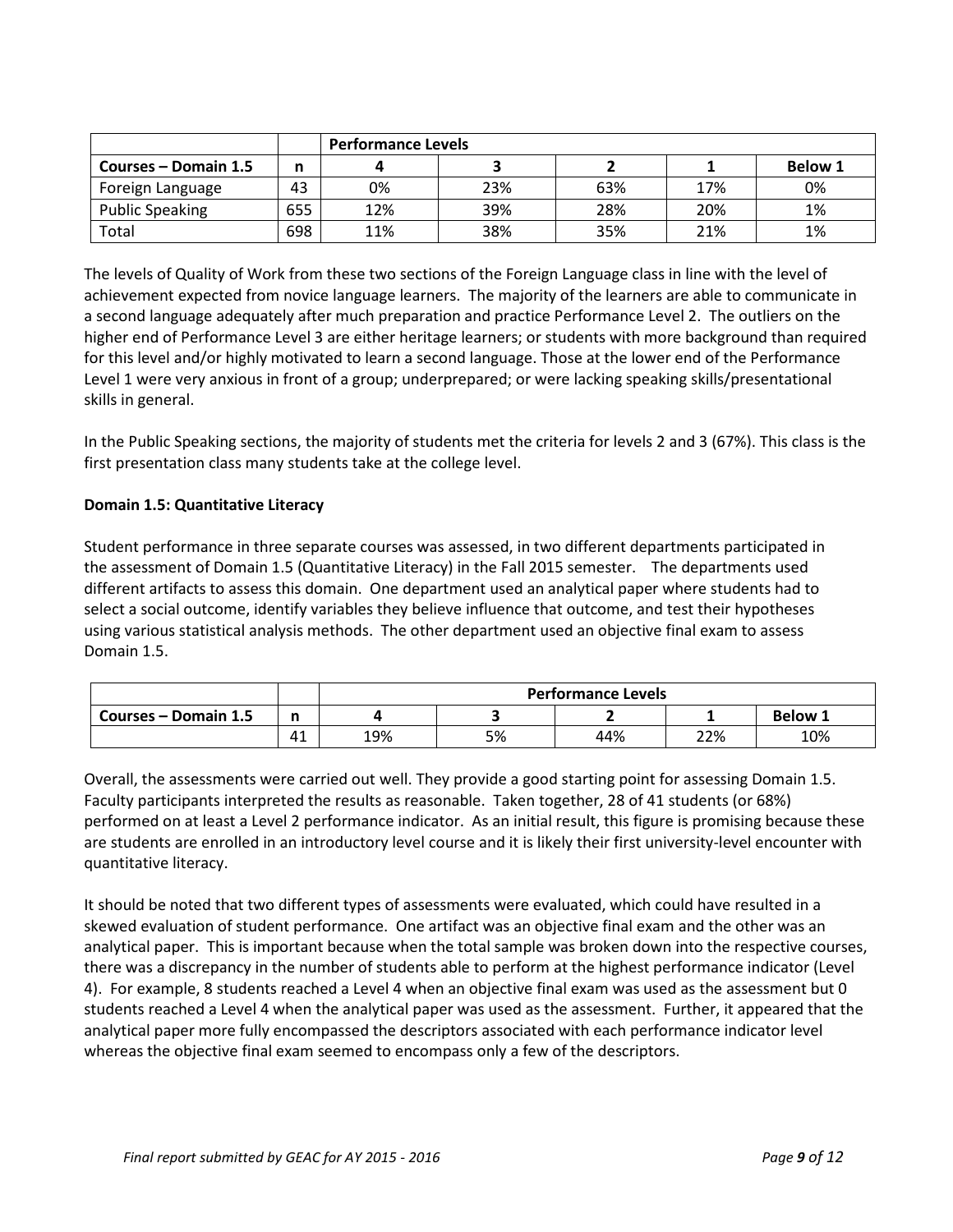### **Domain 1.6: Information Literacy**

Student performance in two courses was assessed. In Course 1, students were asked to create a PowerPoint presentation on a specific topic, and do research to find that content. In Course 2, students were asked to create promotional materials for a project, program, event, or service, and the assignment involved research.

|                      |    |     | <b>Performance Levels</b> |     |    |     |  |  |  |
|----------------------|----|-----|---------------------------|-----|----|-----|--|--|--|
| Courses – Domain 1.6 | n  |     | <b>Below 1</b>            |     |    |     |  |  |  |
|                      | 39 | 61% | 18%                       | 15% | 5% | 10% |  |  |  |

It should be noted that in Course 2, all students performed at level 4.

The faculty interpreted the results to indicate that the course succeeded in reaching the objectives. Faculty specifically mentioned that students were able to organize and synthesize the information they found. No conclusions about these results can be drawn due to the low sample size.

#### **Domain 1.7: Team Work and Problem Solving**

Assessments of Domain 1.7 were made in three sections of a junior level class on a total of 57 students. For the assignment, students work in groups to develop innovative puppet performances, using theater, visual arts, language arts, and digital storytelling. The rating of each individual student was based on self and peer assessment of how each member contributed to the project and worked through conflicts and problems as they arose, professor's observations during group work time, and the final performance.

|                      |             |    | <b>Performance Levels</b> |     |    |    |  |  |  |
|----------------------|-------------|----|---------------------------|-----|----|----|--|--|--|
| Courses – Domain 1.7 |             |    | Below:                    |     |    |    |  |  |  |
|                      | $ -$<br>ر ر | 9% | 61%                       | 13% | 7% | 0% |  |  |  |

The faculty member interpreted the results to indicate that with respect to teamwork and problem solving, these junior-level students are "strong, developing and may continue to grow during the next year and a half." This interpretation was based on the finding that 84% achieved Levels 2 and 3 and with an assignment that was characterized as challenging, rigorous, and requires much planning and abstract thought.

The GEAC concurs that students are performing at an appropriate level and it appears that having 70% of students at a junior level working on an assignment in their major should be achieving a Level 3. Moreover, this finding, along with the faculty's discussion about those students who demonstrated a Level 1, provides some support that we can take these results seriously. Overall, the assessment was carried out well and provides good information about advanced students' performance on this general education domain, albeit in two majors in the professional realm.

### IV. RECOMMENDATIONS

GEAC has organized our recommendations under three headings, addressing proposed changes to the General Education Program, actions by which we can improve the process by which General Education is assessed at Kutztown University, and the allocation of resources for the continuous improvement of General Education.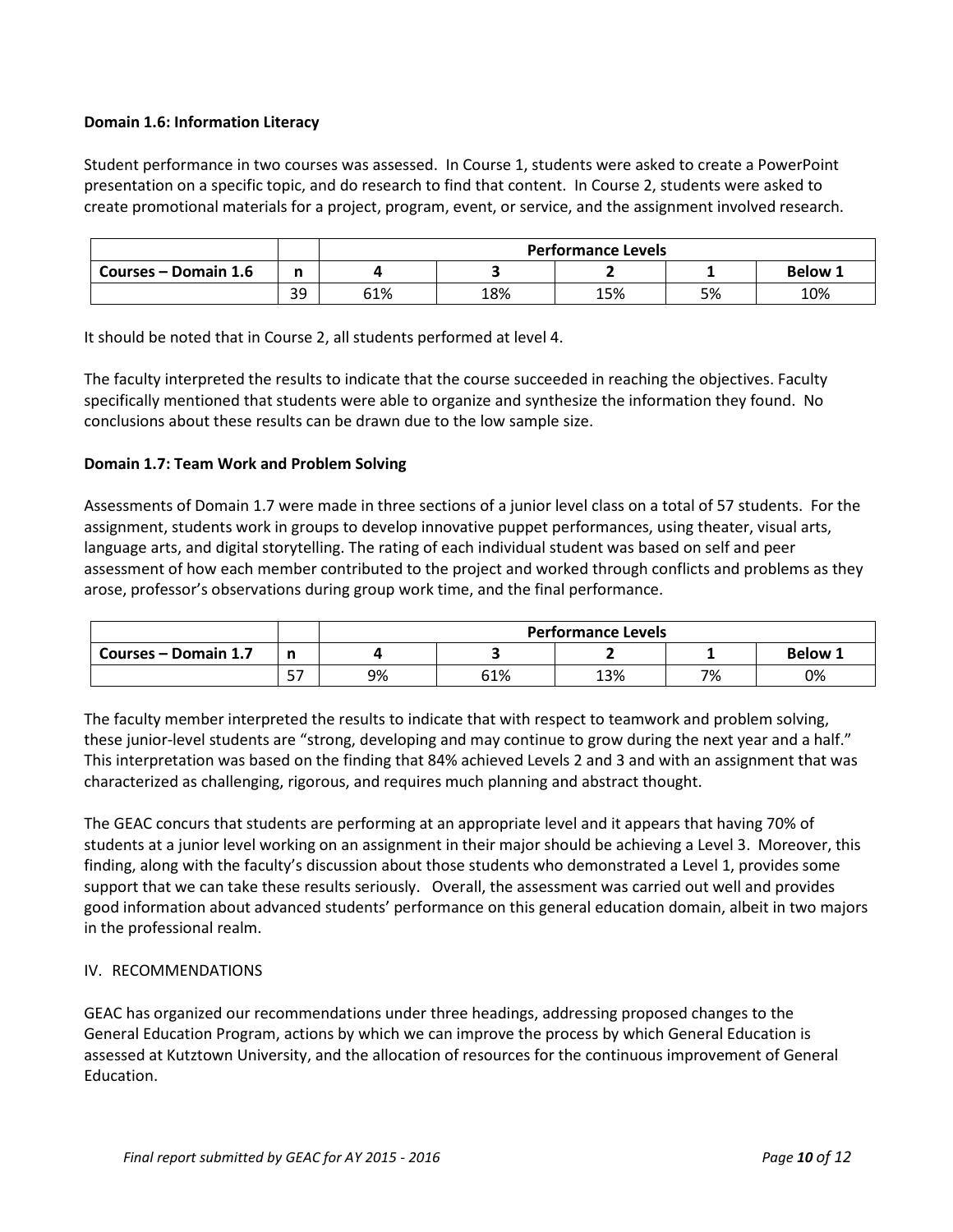#### **Curricular Improvements to the General Education Program**

The second page of the reporting template allows faculty members to share information about their assessment methods, results of the assessment, and recommendations. This opportunity for input in an open response format provides GEAC with the necessary information to evaluate the data and support recommendations for change. It is the desire of the GEAC Committee that the assessment methods will consist of something that measures specific learning objects and not simply the final grade for the course

As has been reported in the past, instructors doing the assessment cited time to assess students adequately, norming and or the appropriate assessment measures, and large class sizes as obstacle to obtaining data. It particularly was noted that large classes (+70 students) do not have the opportunity to assess students in ways other than objective exams. This method may not allow the most effective way to measure the student learning outcomes.

GEAC continues to be concerned with the broadness or ambiguity of the General Education program. While it is beneficial for students to be able to use almost any course to meet some general education goal, it is difficult to identify which courses are directly focusing on specific general education goals. Identifying courses that are addressing these goals, using a curricular map or some other process, is challenging.

GEAC also questions the number of General Education domains with each goal. A more focused approach to the General Education program would allow for more direct assessment of learning outcomes. The current program does not guarantee that a student will take a course that is identified as meeting the General Education domains.

#### **Assessment Process**

During this assessment period, all instructors contributing data used the GEAC rubrics for assessing student work and reporting data. This practice is an improvement over previous periods. Several faculty reported that the rubric reflected their learning outcomes and helped the refine their assessment methods in the classroom.

More courses and sections (48) were assessed during this period than any previous period. Additionally 1526 data points was a significant increase to previous reporting periods. However, GEAC continues to struggle with faculty reporting compliance and lack of consequence for non-compliance. Until participation in General Education assessment is compulsory and non-compliance yields consequences faculty and administration take seriously, it will be difficult to gather meaningful data. Without meaningful data, it is difficult make substantive recommendations for change. Although there are many faculty committed to assessment, time and energy to learn about what is necessary for adequate assessment or to complete assessment projects, continues to be a barrier for many others.

After much discussion, the GEAC has concluded that a different General Education Assessment Plan needs to be developed for approval by the University Curriculum Committee, Faculty Senate, and APSCUF. The current plan does not provide enough good data for recommendations or faculty development. Additionally, identifying, collecting and analyzing data for all 23 domains of the three goals is not practical in a three year period. The Committee will begin the process of an Assessment Plan revision during the 2016-2017 AY.